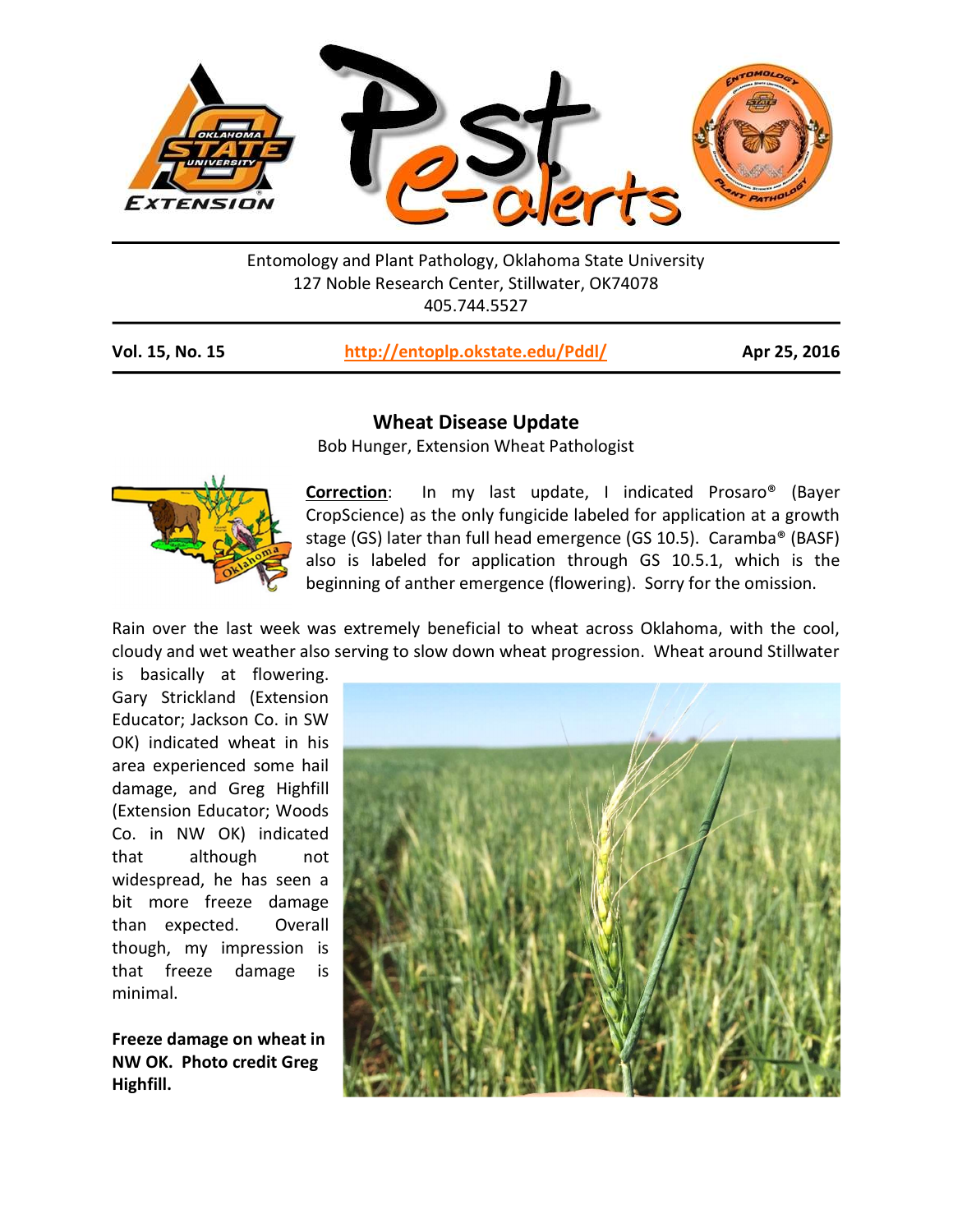Cool temperature and rain also will facilitate foliar disease development. Especially over the last several days, there has been extended periods of dew on wheat, which provides an optimum environment for increasing foliar diseases. As temperature now rises, leaf rust should become more common. In fact, reports from Texas (see below – "Reports from Other States") indicate increasing leaf rust in Texas. Brian Olson (Senior Agriculturalist OSU) spent yesterday rating breeder lines here at Stillwater. He reported seeing some active stripe rust, but increasingly more powdery mildew, leaf rust, and barley yellow dwarf. Dr. Brett Carver (OSU Wheat Breeder) reported much the same at the Pasture Research Center near Marshall, OK (about 30 miles west of Stillwater). However, stripe rust is still active as indicated by the photo below from J. Wes Lee (Extension Educator; McClain Co. in central OK).



Stripe rust sporulating on wheat in central OK. Photo credit J. Wes Lee.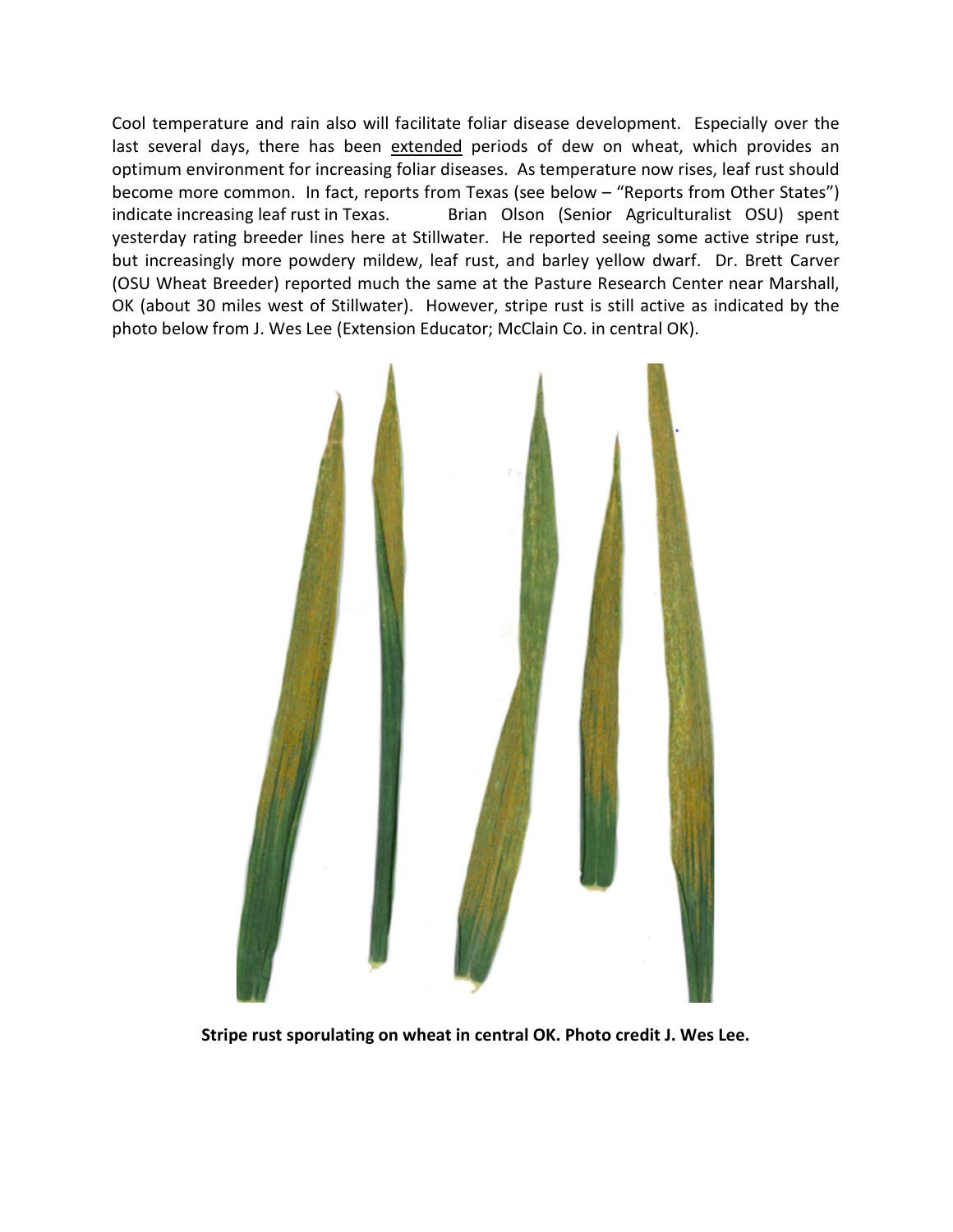

Texas: Taken from the USDA Cereal Rust Bulletin (Report No. 2; April 20, 2016): "Wheat leaf rust increased rapidly in plots at Castroville in south Texas and Baton Rouge in southeastern Louisiana. Dry conditions from Oklahoma into Nebraska likely limited leaf rust development there, but recent rains will be conducive for new development."

Texas: Dr. Clark Neely (Small Grains & Oilseed Extension Specialist, Texas A&M AgriLife Extension, College Station); April 15, 2016: "With regards to wheat stripe rust, leading up to this past week I was observing numerous teliospores around central and south Texas indicating that the stripe rust was shutting down; however, Texas received a significant round of rainfall this week with much of the state predicted to receive between 2 and 7 inches over the next 7 days. I would anticipate some reactivation of the stripe rust in areas where it was declining and continued infection in northern/western regions that are just now seeing it. There was a recent report from Dawson County, TX (western TX) which cited heavy stripe rust pressure. Until now stripe rust pressure has been limited in this part of the state."

Kansas: Drs. Erick DeWolf/Romulo Lollato (Extension Wheat Pathologist/Wheat & Forage Specialist, Kansas State University); Apr 22, 2016: "Reports of wheat stripe rust continued to roll in this week. The disease was already established in many parts of south central and southeast Kansas. Stripe rust has moved to the upper in some fields within these regions now. This movement to the upper canopy is important because these leaves contribute the majority of the



energy used to make grain. The other key update comes from western Kansas where the disease was reported at low levels this week. The first reports came from irrigated fields but a few dryland fields were subsequently found to have stripe rust also."

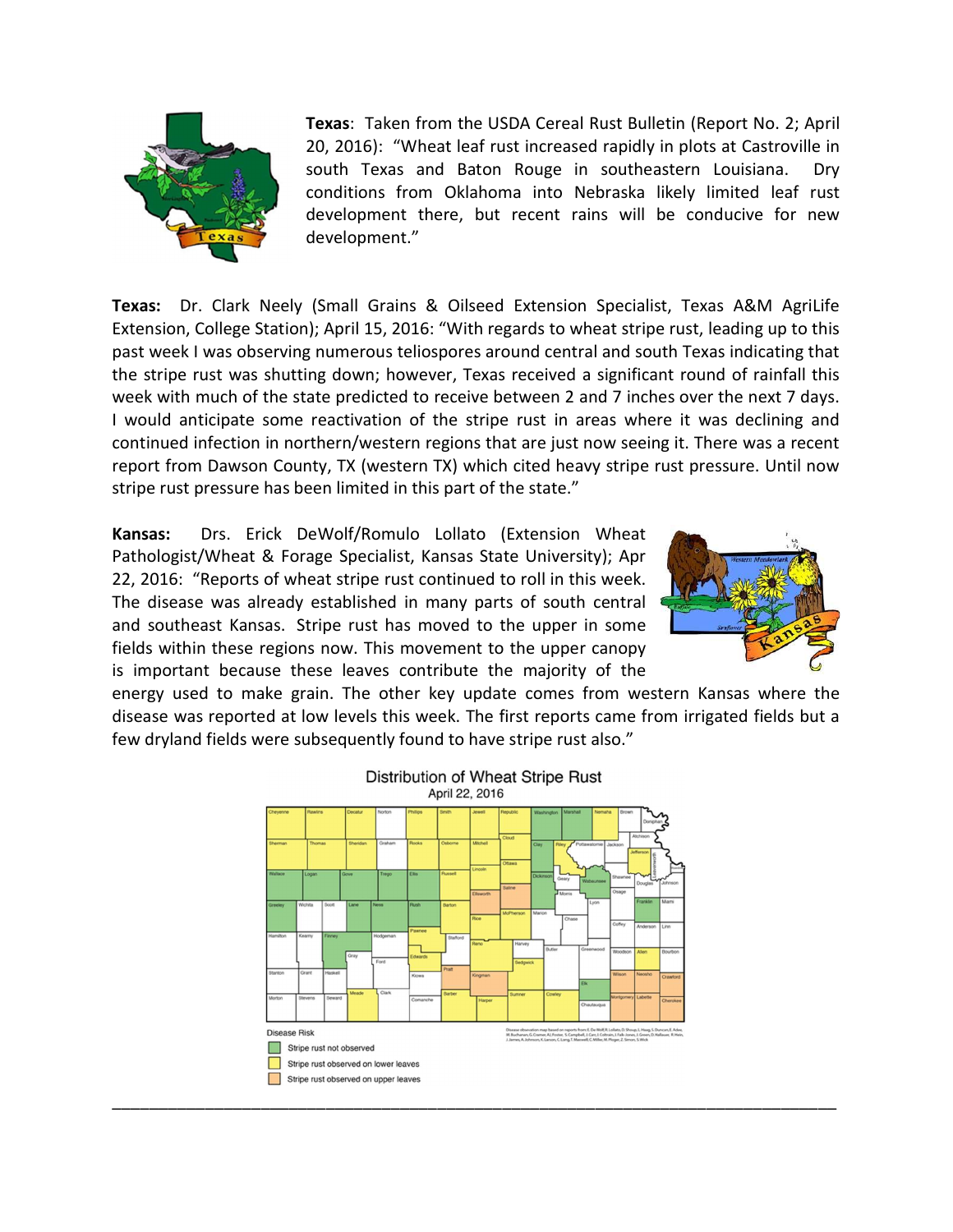## New Mobile App for Plant Diagnostic Sample Submission

Rick Grantham, Director, PDIDL and Jen Olson, Plant Disease Diagnostician



The Sample Submission app allows farmers, gardeners, landscapers, arborists, agricultural specialists and others to submit digital photo samples to a university plant diagnostic lab for diagnosis or identification. The app contains sample submission forms for plants ranging from small houseplants to large-scale agronomic crops. The user completes each form by responding to simple, customized questions. After entering a description of the problem and attaching corresponding photos the

sample submission is sent to the selected diagnostic laboratory. This app was originally designed and used by eight states but Oklahoma and PDIDL have now been added to the list of plant and insect diagnostic labs.

The android version must be downloaded directly from Dropbox link below. You can either open the file from your phone or tablet or download the file to your PC and then move it to a folder on your device. Then open the file from the device's file system (typically in "Apps -> My Files"). Depending on your device's settings – you may have to give permission to allow installation from sources other than the Google Play store.

https://www.dropbox.com/s/vdddr5yt5hj14av/app-debug.apk?dl=0

Once the app is installed on your device (for either system) you will need to complete the "Selected Lab", "Submitter Information", and view the "Tips for Taking Photos" sections.

We will let you know when the version for iPhones or iPads is updated to include OK. When available – it may be downloaded from the iTunes Store, search for "Plant Diagnostic Sample Submission" and choose which device you are using. Here is a link to the app @ iTunes Store:

## https://itunes.apple.com/us/app/plant-diagnostic-sample-submission/id669269520?mt=8

You are then ready to begin using what we hope will be a useful tool for submitting digital samples when not in the office.

## Dr. Richard Grantham - Director, Plant Disease and Insect Diagnostic Laboratory

The information given herein is for educational purposes only. Reference to commercial products or trade names is made with the understanding that no discrimination is intended and no endorsement by the Cooperative Extension Service is implied.

\_\_\_\_\_\_\_\_\_\_\_\_\_\_\_\_\_\_\_\_\_\_\_\_\_\_\_\_\_\_\_\_\_\_\_\_\_\_\_\_\_\_\_\_\_\_\_\_\_\_\_\_\_\_\_\_\_\_\_\_\_\_\_\_\_\_\_\_\_\_\_\_\_\_\_\_\_\_

The pesticide information presented in this publication was current with federal and state regulations at the time of printing. The user is responsible for determining that the intended use is consistent with the label of the product being used. Use pesticides safely. Read and follow label directions. The information given herein is for educational purposes only. Reference to commercial products or trade names is made with the understanding that no discrimination is intended and no endorsement by the Cooperative Extension Service is implied.

Oklahoma State University, in compliance with Title VI and VII of the Civil Rights Act of 1964, Executive Order 11246 as amended, and Title IX of the Education Amendments of 1972 (Higher Education Act), the Americans with Disabilities Act of 1990, and other federal and state laws and regulations, does not discriminate on the basis of race, color, national origin, genetic information, sex, age, sexual orientation, gender identity, religion, disability, or status as a veteran, in any of its policies, practices or procedures. This provision includes, but is not limited to admissions, employment, financial aid, and educational services. The Director of Equal Opportunity, 408 Whitehurst, OSU, Stillwater, OK 74078-1035; Phone 405-744-5371; email: eo@okstate.edu has been designated to handle inquiries regarding non-discrimination policies: Director of Equal Opportunity. Any person (student, faculty, or staff) who believes that discriminatory practices have been engaged in based on gender may discuss his or her concerns and file informal or formal complaints of possible violations of Title IX with OSU's Title IX Coordinator 405-744- 9154.